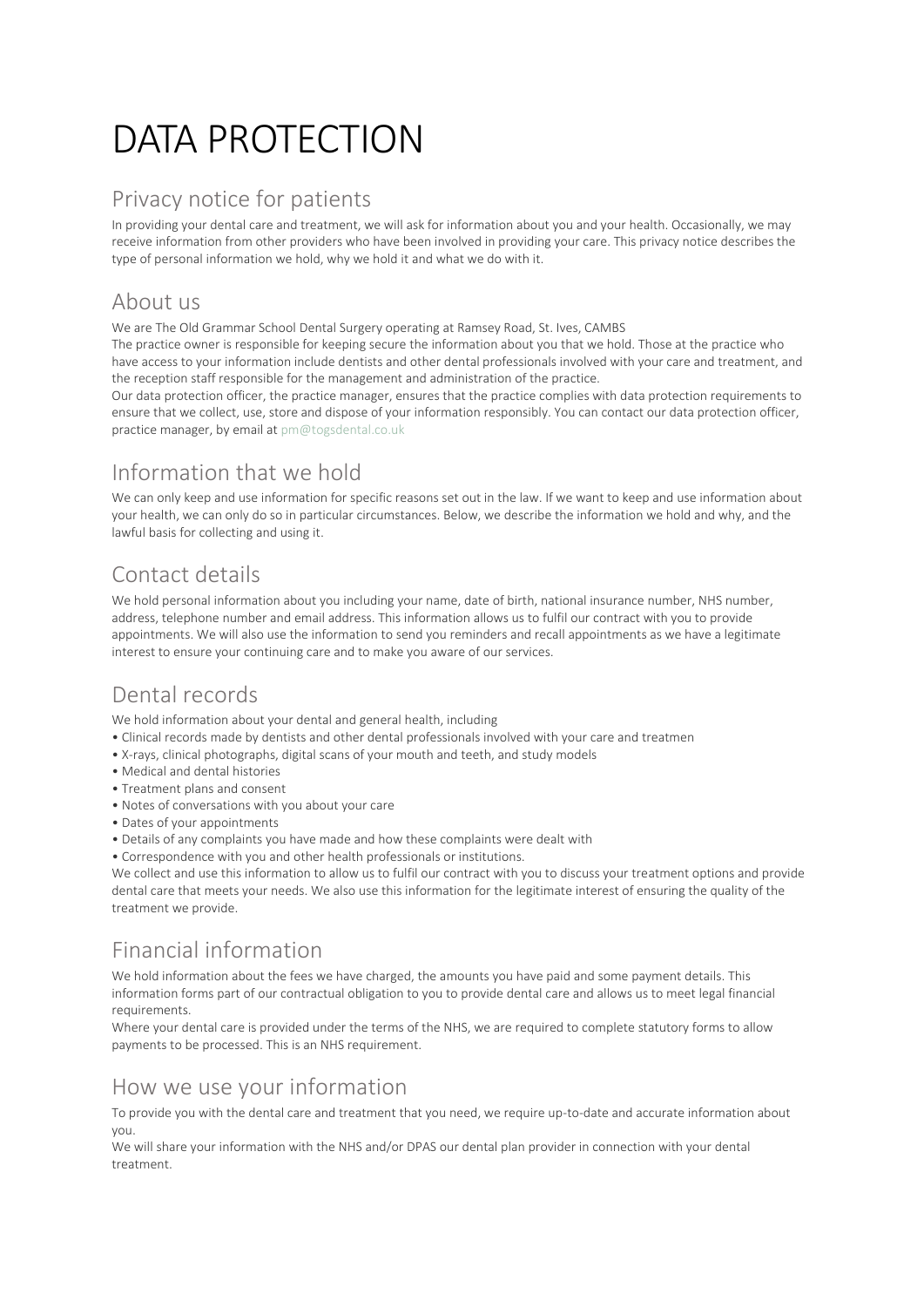We may contact you to conduct patient surveys or to find out if you are happy with the treatment you received for quality control purposes.

We will seek your preference for how we contact you about your dental care. Our usual methods are telephone, email or letter.

## Sharing information

Your information is normally used only by those working at the practice but there may be instances where we need to share it – for example, with:

- Your doctor
- The hospital or community dental services or other health professionals caring for you
- Specialist dental or medical services to which we may refer you
- NHS payment authorities
- The Department for Work and Pensions and its agencies, where you are claiming exemption or remission from NHS
- charges
- Dental laboratories
- Debt collection agencies

• Private dental schemes of which you are a member.

We will only disclose your information on a need-to-know basis and will limit any information that we share to the minimum necessary. We will let you know in advance if we send your medical information to another medical provider and we will give you the details of that provider at that time.

In certain circumstances or if required by law, we may need to disclose your information to a third party not connected with your health care, including HMRC or other law enforcement or government agencies.

### Keeping your information safe

We store your personal information securely on our practice computer system and in a manual filing system. Your information cannot be accessed by those who do not work at the practice; only those working at the practice have access to your information. They understand their legal responsibility to maintain confidentiality and follow practice procedures to ensure this.

We take precautions to ensure security of the practice premises, the practice filing systems and computers.

We use high-quality specialist dental software to record and use your personal information safely and effectively. Our computer system has a secure audit trail and we back-up information routinely.

We keep your records for 10 years after the date of your last visit to the Practice or until you reach the age of 25 years, whichever is the longer. At your request, we will delete non-essential information (for example some contact details) before the end of this period.

### Access to your information and other rights

You have a right to access the information that we hold about you and to receive a copy. We do not usually charge you for copies of your information; if we pass on a charge, we will explain the reasons.

You can also request us to

• Correct any information that you believe is inaccurate or incomplete. If we have disclosed that information to a third party, we will let them know about the change.

• Erase some of the information we hold. For legal reasons, we may be unable to erase certain information (for example, information about your dental treatment). However, we can, if you ask us to, delete some contact details and other nonclinical information.

• Stop using your information – for example, sending you reminders for appointments or information about our service. Even if you have given us consent to send you marketing information, you may withdraw that consent at any time.

• Stop using information if you believe the information is inaccurate or you believe we are using your information illegally.

• Supply your information electronically to another dentist.

If we are relying on your consent to use your personal information for a particular purpose, you may withdraw your consent at any time and we will stop using your information for that purpose.

All requests should be made by email to our practice manager at [pm@togsdental.co.uk](mailto:pm@togsdental.co.uk)

#### If you do not agree

If you do not wish us to use your personal information as described, you should discuss the matter with your dentist. If you object to the way that we collect and use your information, we may not be able to continue to provide your dental care. If you have any concerns about how we use your information and you do not feel able to discuss it with your dentist or anyone at the practice, you should contact The Information Commissioner's Office (ICO), Wycliffe House, Water Lane, Wilmslow, Cheshire SK9 5AF (0303 123 1113 or 01625 545745). Date: 20.04.19